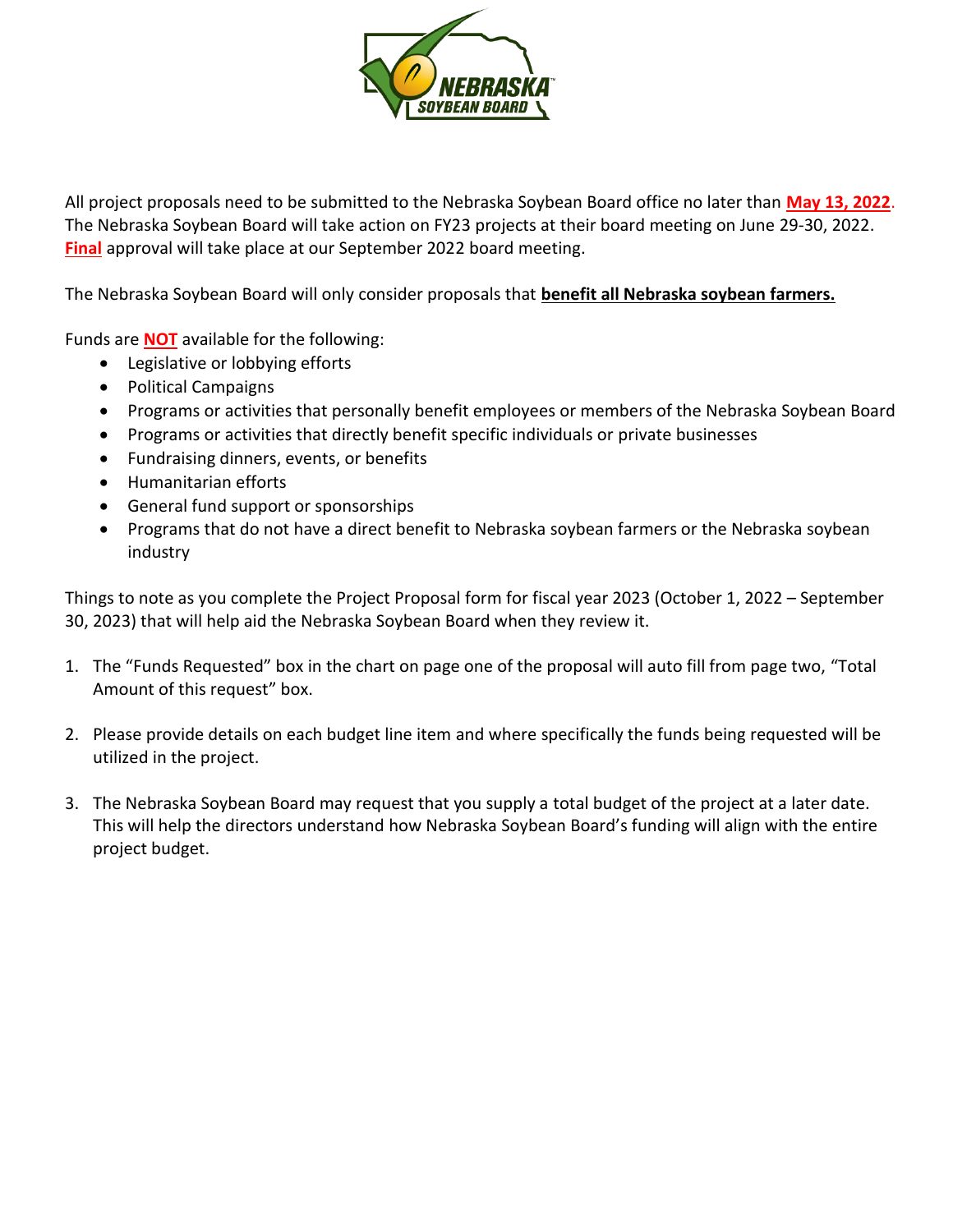

## **PROJECT PROPOSAL ATTACHMENT A**

**Project Mgr:**

**SPA:**

**Account #:**

(*For Office Use Only)*

| Organization:                                                                                                                                         |                         |                              |                     |
|-------------------------------------------------------------------------------------------------------------------------------------------------------|-------------------------|------------------------------|---------------------|
| <b>Project Leader:</b>                                                                                                                                | Phone:<br>Email:        |                              |                     |
|                                                                                                                                                       |                         | <b>Prior Project Funding</b> |                     |
|                                                                                                                                                       | <b>Budget Requested</b> | <b>Prior Year 1</b>          | <b>Prior Year 2</b> |
| State Date (10/01/XX)                                                                                                                                 | 10/01/2022              | 10/01/2021                   | 10/01/2020          |
| End Date (09/30/XX)                                                                                                                                   | 09/30/2023              | 09/30/2022                   | 09/30/2021          |
| <b>Funds Requested</b>                                                                                                                                | \$0                     |                              |                     |
| Please indicate how many years NSB has funded this project (if applicable):                                                                           |                         |                              |                     |
| Project Summary: Briefly describe the project and its objectives.                                                                                     |                         |                              |                     |
|                                                                                                                                                       |                         |                              |                     |
|                                                                                                                                                       |                         |                              |                     |
|                                                                                                                                                       |                         |                              |                     |
|                                                                                                                                                       |                         |                              |                     |
|                                                                                                                                                       |                         |                              |                     |
|                                                                                                                                                       |                         |                              |                     |
| How does this project benefit all Nebraska soybean farmers in the short-term and long-term?                                                           |                         |                              |                     |
|                                                                                                                                                       |                         |                              |                     |
|                                                                                                                                                       |                         |                              |                     |
|                                                                                                                                                       |                         |                              |                     |
|                                                                                                                                                       |                         |                              |                     |
|                                                                                                                                                       |                         |                              |                     |
|                                                                                                                                                       |                         |                              |                     |
|                                                                                                                                                       |                         |                              |                     |
|                                                                                                                                                       |                         |                              |                     |
|                                                                                                                                                       |                         |                              |                     |
|                                                                                                                                                       |                         |                              |                     |
|                                                                                                                                                       |                         |                              |                     |
|                                                                                                                                                       |                         |                              |                     |
|                                                                                                                                                       |                         |                              |                     |
|                                                                                                                                                       |                         |                              |                     |
|                                                                                                                                                       |                         |                              |                     |
| Choose how your project relates to our strategic plan and describe how it fits?<br>Please select from drop down list.<br>Who is your target audience? |                         |                              |                     |
|                                                                                                                                                       |                         |                              |                     |
|                                                                                                                                                       |                         |                              |                     |
|                                                                                                                                                       |                         |                              |                     |